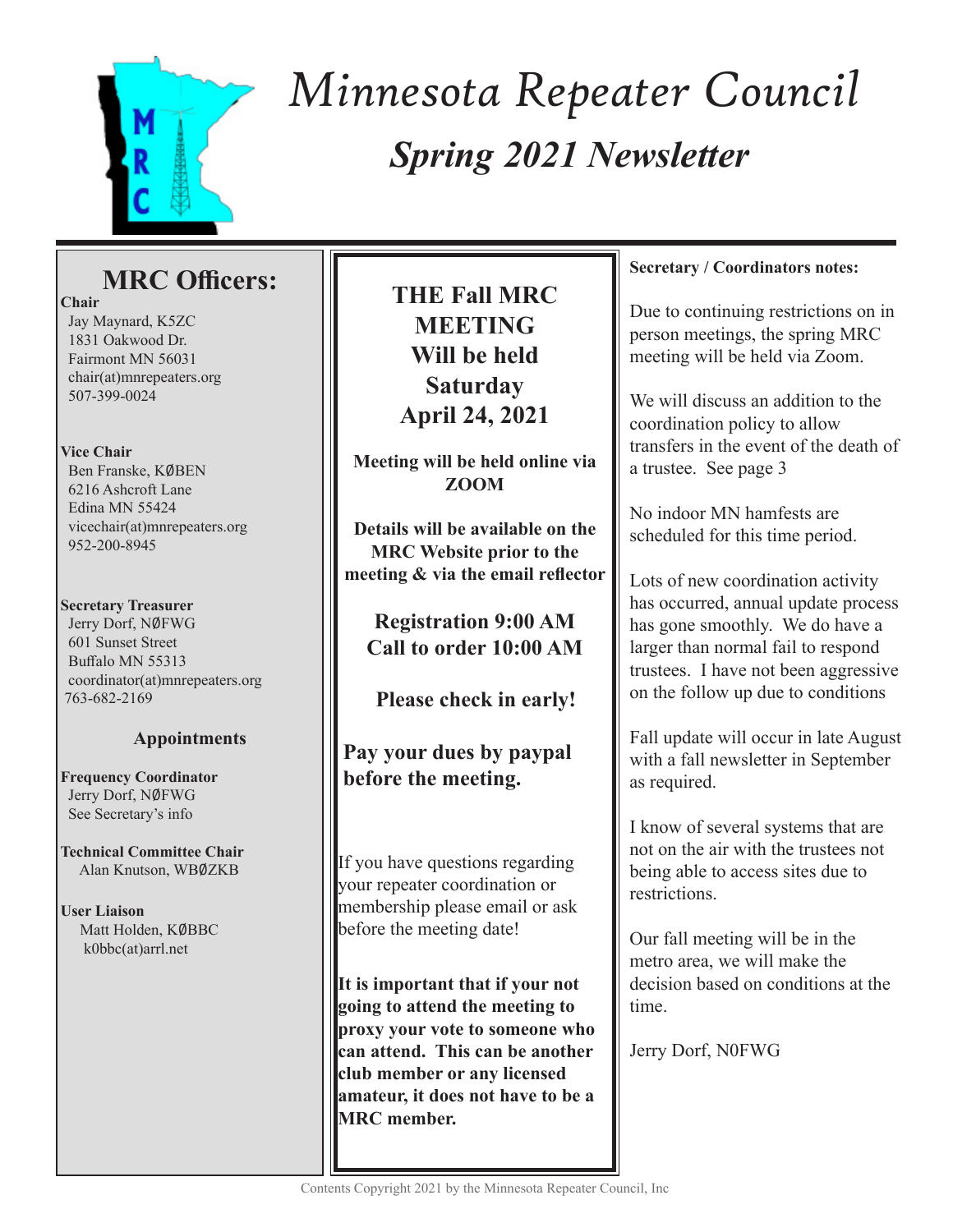# **Minutes of the Minnesota Repeater Council**

Fall meeting held On November 7, 2020 Online via Zoom due to the Covid19 Pandemic

Call to order by Chairman Jay Maynard at 10:01AM

Quorum was meet with a total of 39 members in good standing on the roster, 17 in attendance of which 10 are non-metro.

Introduction of members and officers made.

**Chairman's Report:** Jay Maynard K5ZC

**Secretary & Treasurer's report:** Jerry Dorf N0FWG Reports presented to membership in the newsletter, and presentation.

**Frequency coordinator:** Jerry Dorf N0FWG Reports presented to membership in the newsletter, and presentation.

**Technical Committee**: Nothing to report

**Announcements:** 

Matt Holden presented a report on the status of the ARRL

#### **New Members:**

Motion made, seconded and passed to accept. Motion passes Randy Conright REG N0WSP Burnsville John Simmons REG NI0K Shevin Jeff Ekblad REG KE0JRS Red Wing Glenn Kallevig REG N0WT Foley Timothy J Isom REG WD9HDQ Northfield Arthur Rew ASC N0EX Dennison

#### **Old Business:**

UHF Link/band plan committee: Still need to document Jay Maynard and Ben Franske will work on it.

#### **New Business:**

Propagation software: Allow use of other software packages. Need to work on a regional standards with surrounding states. Ben Frankse will work on coordination policy language

Bylaw amendment: Published in spring 2020 newsletter. Amend Article VIII by adding a new section:

G. If, in the judgment of a majority of the Officers, conditions beyond the control of the Council are expected to preclude holding a regular meeting of the Council in person, they may authorize holding the meeting by electronic or other means. Any meeting so held must provide for all attendees to at least be able to hear each other, to seek and be granted the floor, and to cast votes on questions raised. If a contested election is held during a meeting so held, it must be done by means that preserve all attendees' ballot secrecy while allowing verification that ballots may only be cast by Regular Members in good standing or the User Liaison. Any action taken at a meeting so held is valid without needing ratification at a subsequent in-person meeting. Except in case of emergency, any decision to hold a meeting by electronic or other means instead of in person must be made in time for the regular notification of the meeting prescribed by paragraph D of this Article.

Motion made to accept, seconded. Motion passed 12-0

Bylaw amendment: Published in spring 2020 newsletter. Amend Article II, paragraph D by striking out the words "of the regular member organizations" and inserting the words "of the Regular Members present and voting".

D. One **User Liaison Member** shall be selected, by simple majority of the regular member organizations of the Regular Members present and voting, to represent the FCC licensed Amateur Radio operators that use repeater stations

Silent Key policy: Jerry Dorf, N0FWG will work on a proposal to present at spring meeting. Please submit ideas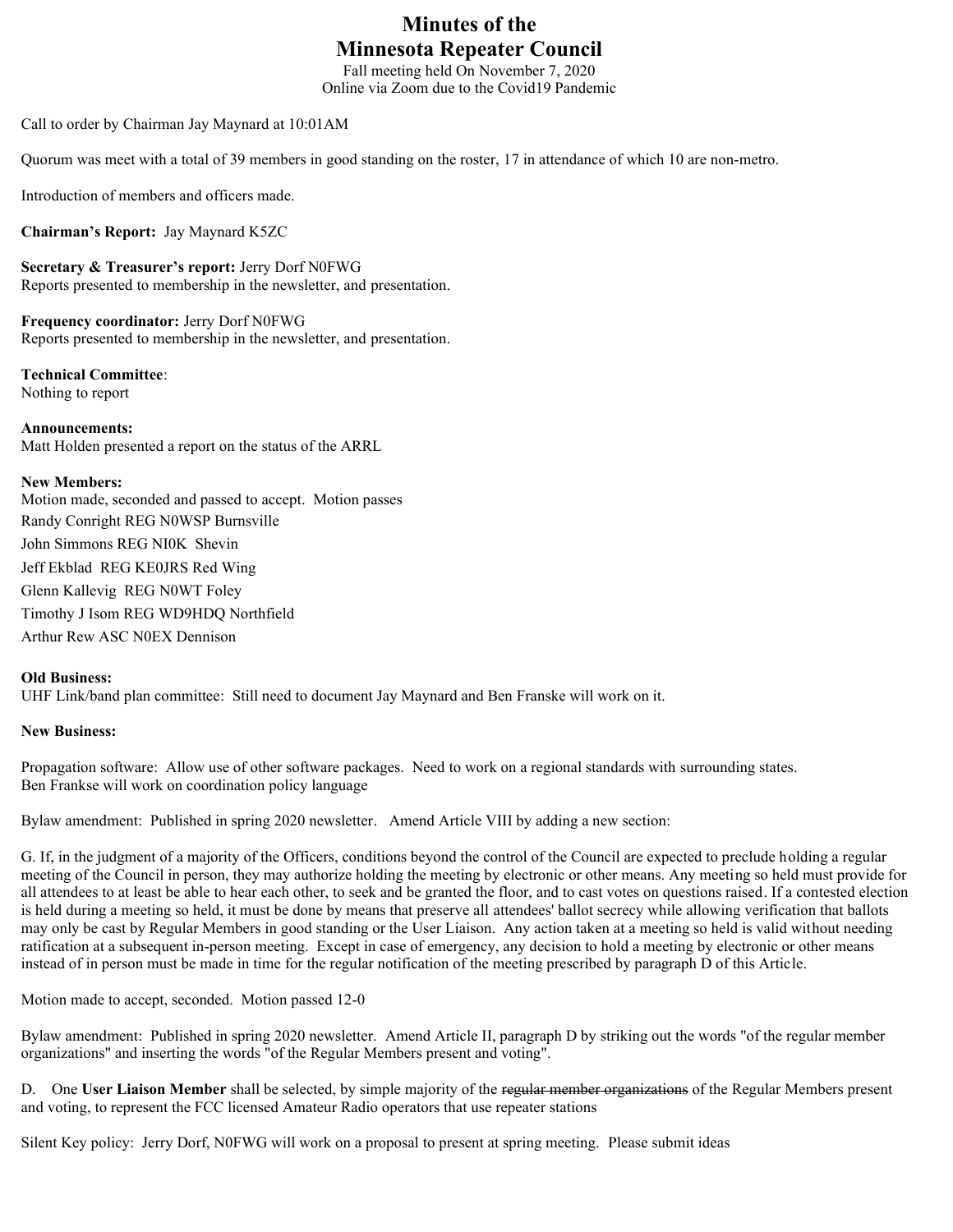Election of officers:

Motions to accept nominations for each office was made, the incumbent's agreed to continue serving. Jay Maynard K5ZC Chairman, Ben Franske K0BEN Vice Chair, Jerry Dorf N0FWG Secretary Treasurer and Matt Holden K0BBC as user liaison. Appointments Jerry Dorf, N0FWG Frequency Coordinator and Allen Knutson WB0ZKB as technical committee chair/

**Spring Meeting:** non metro location, Brainard hamfest if COVID19 conditions allow for in person meetings. Online may also occur with notice as defined in the bylaws.

Meeting Adjourned at 11:15 AM

Jerry Dorf, N0FWG Secretary Treasurer Minnesota Repeater Council, Inc

## **Proposed change to the MRC Coordination policy to address silent keys, add to coordination policy under section 6.5 transfer of coordination.**

In the event of the death of a trustee or owner, coordination(s) may be transferred to one of the following:

The wife of the trustee, or immediate family member such as a son or daughter.

Local radio club if the club can document the trustee was a member, and the repeater was used for club functions or will continue to serve the amateur community with the same coverage and intent. The club must hold an FCC issued club call with the trustee accepting the transfer.

Any transfer must meet the standards defined in section 6.3 of this manual.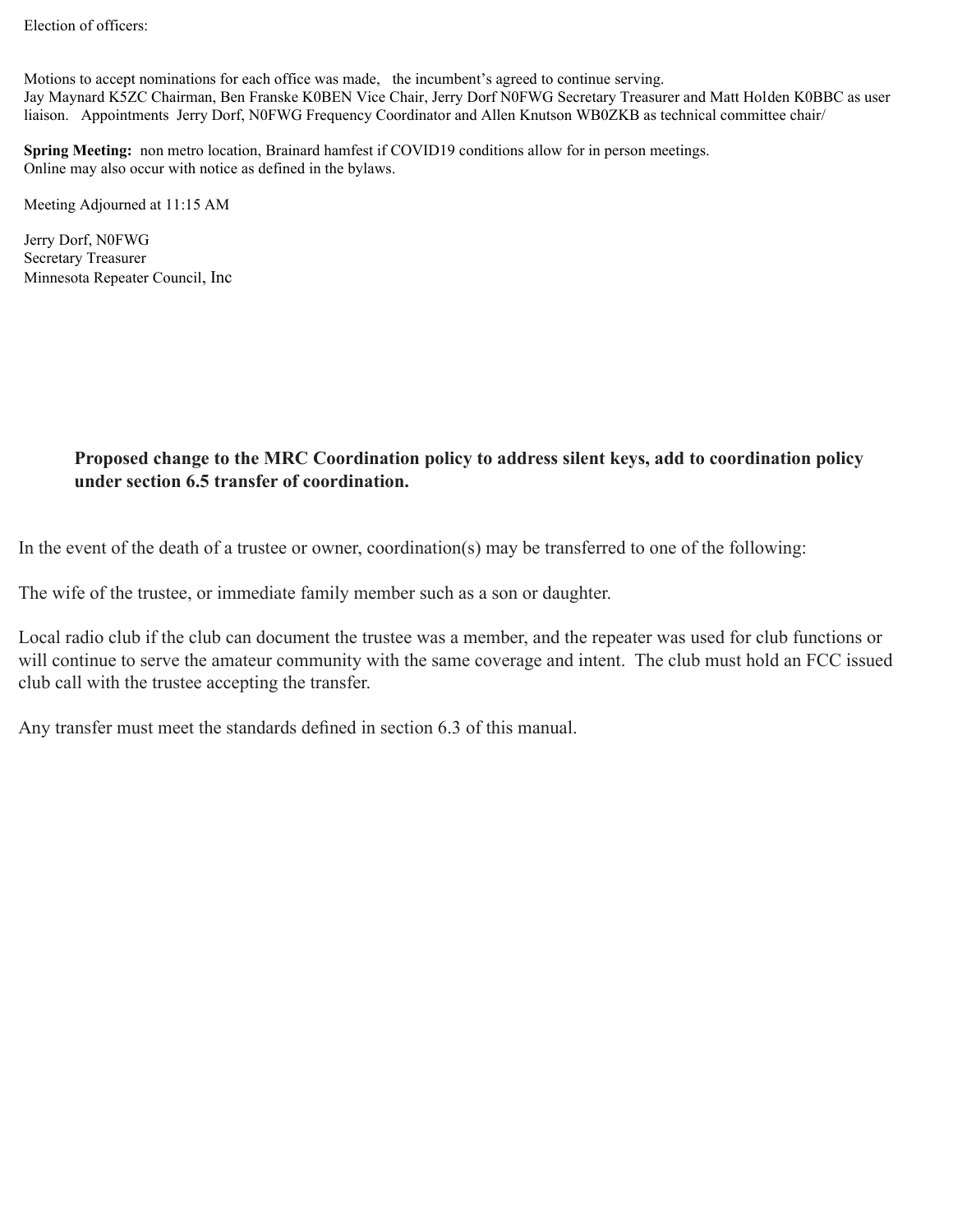# **Minnesota Repeater Council Checking Account March 9, 2021**

| <b>Date</b>      | <b>Type</b> | <b>Description</b>      | <b>Debit</b> | <b>Credit</b> | <b>PayPal</b> | <b>Balance</b>      | <b>Comments</b>                      |
|------------------|-------------|-------------------------|--------------|---------------|---------------|---------------------|--------------------------------------|
| 10/3/2020        | <b>DEP</b>  | <b>STEVE CSIZMADIA</b>  |              | \$20.00       |               |                     | \$9,047.06 REG DUES 2021             |
| 9/30/2020        | PP          | <b>RANDY CONRIGHT</b>   |              |               | \$19.12       |                     | \$9,047.06 REG DUES 2023             |
| 10/10/2020 DEP   |             | Jeffery Clarine         |              | \$10.00       |               |                     | \$9,057.06 REG DUES 2021             |
|                  | DEP         | <b>THOMAS TRAUGHBER</b> |              | \$10.00       |               |                     | \$9,067.06 REG DUES 2022             |
|                  | DEP         | Don Burgess             |              | \$20.00       |               |                     | \$9,087.06 REG DUES 2023             |
|                  | <b>DEP</b>  | David Kellner           |              | \$10.00       |               |                     | \$9,097.06 REG DUES 2021             |
| 10/6/2020        | PP          | <b>MARTY CODY</b>       |              |               | \$19.12       |                     | \$9,097.06 REG DUES 2022             |
| 10/10/2020 DEP   |             | <b>JAMES HORN</b>       |              | \$10.00       |               |                     | \$9,107.06 REG DUES 2021             |
| 10/10/2020 Debit |             | Zoom                    | \$16.09      |               |               |                     | \$9,090.97 1 month Subscription      |
| 10/14/2020 PP    |             | <b>TOM KARNAUSKAS</b>   |              |               | \$28.83       |                     | \$9,090.97 REG Dues 2023             |
| 10/15/2020 DEP   |             | <b>ART REW</b>          |              |               | \$9.41        |                     | \$9,090.97 ASC Pending 2022          |
| 10/18/2020 PP    |             | <b>DAN ANDERSON</b>     |              |               | \$9.41        |                     | \$9,090.97 REG DUES 2022             |
| 10/24/2020 DEP   |             | <b>ANN FOSTER</b>       |              | \$10.00       |               |                     | \$9,100.97 ASC DUES 2021             |
|                  | <b>DEP</b>  | <b>BRUCE WILLIAMS</b>   |              | \$10.00       |               |                     | \$9,110.97 REG DUES 2022             |
|                  | DEP         | <b>GLENN KALLEVIG</b>   |              | \$10.00       |               |                     | \$9,120.97 PENDING REG 2021          |
|                  | <b>DEP</b>  | <b>BOB DABLOW</b>       |              | \$10.00       |               |                     | \$9,130.97 REG DUES 2023             |
| 10/30/2020 PP    |             | <b>Ben Franske</b>      |              |               | \$19.12       |                     | \$9,130.97 REG DUES 2022             |
| 10/31/2020 DEP   |             | Timothy J isom          |              | \$30.00       |               |                     | \$9,160.97 REG DUES Pending 2023     |
|                  | PP          | Jon Peterson            |              |               | \$9.41        |                     | \$9,160.97 Reg Dues 2027             |
| 11/5/2020        | PP          | Gordon Hanson           |              |               | \$28.83       |                     | \$9,160.97 REG DUES 2023             |
| 11/7/2020        | Debit       | Zoom                    | \$159.40     |               |               |                     | \$9,001.57 Annual Subscription       |
| 11/7/2020        | PP          | PayPal                  |              | \$239.15      | $-$ \$239.15  |                     | \$9,240.72 Transfer balance          |
| 11/7/2020        | PP          | Joe Showalter           |              |               | \$9.41        |                     | \$9,240.72 Reg Dues 2021 Pending     |
| 11/21/2020 PP    |             | Shawn Rung / Anoka RC   |              |               | \$48.25       |                     | \$9,240.72 Reg Dues 2025             |
| 11/21/2020 DEP   |             | <b>JIM BABCOCK</b>      |              | \$20.00       |               |                     | \$9,260.72 Reg Dues 2021             |
| 1/9/2021         | <b>DEP</b>  | Terry Johnson           |              | \$10.00       |               | \$9,270.72 Donation |                                      |
| 12/18/2021 DEP   |             | <b>Steve Wiebke</b>     |              |               | \$9.41        |                     | \$9,270.72 Assocate Member ? Pending |
| 2/21/2021        | PP          | Ryan Egeland            |              |               | \$9.41        |                     | \$9,270.72 Reg Dues 2021             |
|                  | PP          | <b>RANDY CONRIGHT</b>   |              |               | \$19.12       |                     | \$9,270.72 Reg Dues 2025             |

Notes:

1. New & pending memberships checks have been deposited to avoid the past "Stale Check" problems.

2. The date in the comment field shows dues paid to the end of that year.

#### **New Coordinations**

| <b>Type</b> | Callsign      | City                | Output   | Sponsor           |            | Region Coord Date | System_Status             |
|-------------|---------------|---------------------|----------|-------------------|------------|-------------------|---------------------------|
| Repeater    | <b>KOLKK</b>  | <b>WAYZATA</b>      | 442.7250 | <b>KOLKK</b>      | <b>MET</b> |                   | Proposed                  |
| Repeater    | KC0OQ         | <b>RBEMIDJI</b>     | 145.3900 | KC0OQR            | <b>NC</b>  |                   | Proposed                  |
| Repeater    | W0PZT         | <b>STATEWIDE</b>    | 442.7000 | <b>HC SHERIFF</b> | <b>STW</b> | 2/20/2021         | Operational               |
| Repeater    | <b>KB0CGJ</b> | <b>WABASSO</b>      | 146.8650 | <b>REDWARA</b>    | <b>SW</b>  | 2/20/2021         | <b>Under Construction</b> |
| Repeater    | <b>KE0RTD</b> | <b>WAVERLY</b>      | 443.7500 | <b>KE0RTD</b>     | <b>CEN</b> | 2/20/2021         | <b>Under Construction</b> |
| Repeater    | <b>KOVSC</b>  | <b>AVON</b>         | 147.1950 | <b>KOVSC</b>      | <b>CE</b>  | 2/20/2021         | <b>Under Construction</b> |
| Repeater    | <b>KE0UAV</b> | <b>SILICA</b>       | 443.5500 | <b>SEMDARC</b>    | <b>NC</b>  | 1/7/2021          | <b>Under Construction</b> |
| Repeater    | <b>KB0UGF</b> | <b>TWIN VALLEY</b>  | 444.6750 | <b>KB0UGF</b>     | <b>NW</b>  | 12/18/2020        | Operational               |
| Repeater    | KD0ZSA        | <b>DENNISON</b>     | 147.3600 | <b>RBWMS</b>      | <b>SE</b>  | 12/18/2020        | Operational               |
| Repeater    | <b>W0WHP</b>  | <b>STATEWIDE</b>    | 443.0000 | <b>WOWHP</b>      | <b>STA</b> | 12/13/2020        | Operational               |
| Repeater    | <b>KC0FTV</b> | <b>BEMIDJI</b>      | 443.2250 | <b>KD0FTV</b>     | NС         | 10/31/2020        | Operational               |
| Repeater    | <b>AD0MI</b>  | <b>ASKOV</b>        | 443,4000 | <b>ADOMI</b>      | <b>NE</b>  | 10/8/2020         | Operational               |
| Repeater    | W2JTW         | <b>MCGREGOR</b>     | 146.8350 | <b>BOG-NET</b>    | <b>NC</b>  | 9/11/2020         | Operational               |
| Repeater    | <b>K0VRC</b>  | ELY                 | 444.0250 | <b>VRARC</b>      | <b>NE</b>  | 9/11/2020         | <b>Under Construction</b> |
| Repeater    | <b>K0QIK</b>  | <b>FERGUS FALLS</b> | 444.9750 | <b>K0QIK</b>      | <b>NW</b>  | 9/9/2020          | Operational               |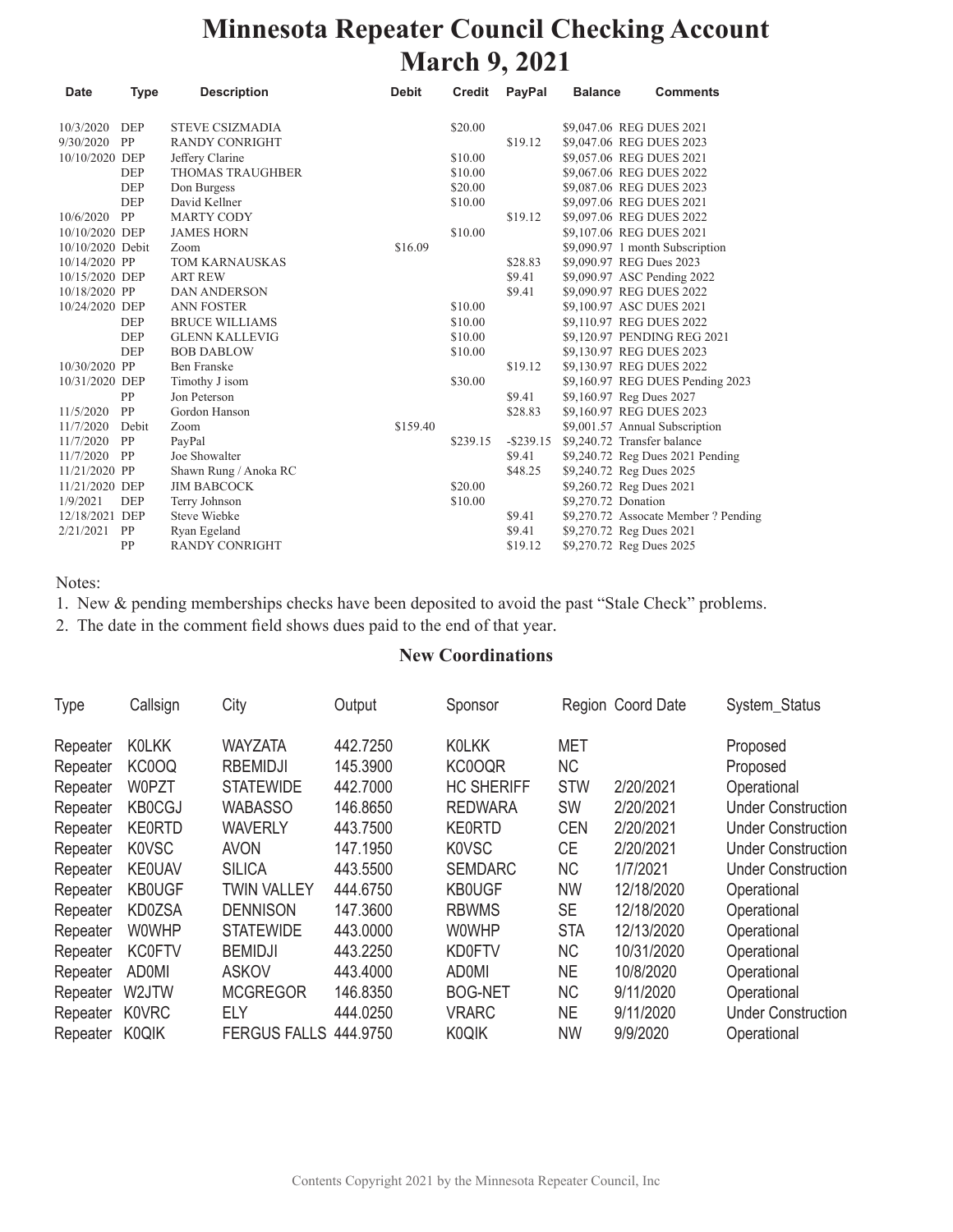# *Minnesota Repeater Council*

**Membership and Renewal application form** 

|                                                                                                                                                                                                                                                                                                                                                                                                                                                                                                                                                                                                                                                                               | <b>Trustee information (MRC Main Contact).</b>              |                                                                                                                                                                                                                                               |  |  |
|-------------------------------------------------------------------------------------------------------------------------------------------------------------------------------------------------------------------------------------------------------------------------------------------------------------------------------------------------------------------------------------------------------------------------------------------------------------------------------------------------------------------------------------------------------------------------------------------------------------------------------------------------------------------------------|-------------------------------------------------------------|-----------------------------------------------------------------------------------------------------------------------------------------------------------------------------------------------------------------------------------------------|--|--|
|                                                                                                                                                                                                                                                                                                                                                                                                                                                                                                                                                                                                                                                                               |                                                             | Trustee Callsign: Name: Name: Name: Name: Name: Name: Name: Name: Name: Name: Name: Name: Name: Name: Name: Name: Name: Name: Name: Name: Name: Name: Name: Name: Name: Name: Name: Name: Name: Name: Name: Name: Name: Name:                 |  |  |
|                                                                                                                                                                                                                                                                                                                                                                                                                                                                                                                                                                                                                                                                               |                                                             | Phone: <u>Address:</u> Address: <u>Address:</u> Address: <u>Address:</u> Address: Address: Address: Address: Address: Address: Address: Address: Address: Address: Address: Address: Address: Address: Address: Address: Address: Address: Ad |  |  |
|                                                                                                                                                                                                                                                                                                                                                                                                                                                                                                                                                                                                                                                                               |                                                             |                                                                                                                                                                                                                                               |  |  |
| Other:                                                                                                                                                                                                                                                                                                                                                                                                                                                                                                                                                                                                                                                                        |                                                             |                                                                                                                                                                                                                                               |  |  |
|                                                                                                                                                                                                                                                                                                                                                                                                                                                                                                                                                                                                                                                                               | Club or alternate contact/mailing address.                  |                                                                                                                                                                                                                                               |  |  |
|                                                                                                                                                                                                                                                                                                                                                                                                                                                                                                                                                                                                                                                                               |                                                             |                                                                                                                                                                                                                                               |  |  |
|                                                                                                                                                                                                                                                                                                                                                                                                                                                                                                                                                                                                                                                                               |                                                             |                                                                                                                                                                                                                                               |  |  |
|                                                                                                                                                                                                                                                                                                                                                                                                                                                                                                                                                                                                                                                                               |                                                             |                                                                                                                                                                                                                                               |  |  |
| Renewal $\lceil \rceil$<br>New membership [ ] Trustee Change [ ]<br>Database Update [ ]<br><b>Type of Application:</b><br>Regular Membership<br>Organization or individual who is operating a Amateur Repeater Station on a<br>Dues \$10.00 year<br>frequency coordinated by the MRC. Has one vote at all meetings. Receives all mailings.<br>[ ] Associate Member<br>Organization or individual with a active interest in constructing an Amateur Radio Repeater station<br>Dues \$5.00 year<br>or in the activities of the MRC. Can participate in the activities of the MRC but has no vote.<br>Receives all mailings.<br>Newsletter may be downloaded on the MRC web page |                                                             |                                                                                                                                                                                                                                               |  |  |
| Renewals may be paid via PayPal via the MRC webpage https://mnrepeaters.org                                                                                                                                                                                                                                                                                                                                                                                                                                                                                                                                                                                                   |                                                             |                                                                                                                                                                                                                                               |  |  |
| Signed: Repeater Trustee/Regular Member                                                                                                                                                                                                                                                                                                                                                                                                                                                                                                                                                                                                                                       |                                                             | Date:                                                                                                                                                                                                                                         |  |  |
| Mail all Applications and dues to:<br>Minnesota Repeater Council<br>Jerry Dorf, N0FWG Secretary/Treasurer<br>601 Sunset Street<br>Buffalo MN 55313<br>763-682-2169<br>jerryd@jerryd.net                                                                                                                                                                                                                                                                                                                                                                                                                                                                                       | Total Amount:<br>Check #: $\qquad \qquad$<br>Name on Check: | Other Info:                                                                                                                                                                                                                                   |  |  |
| Membership Approval Granted:                                                                                                                                                                                                                                                                                                                                                                                                                                                                                                                                                                                                                                                  | Date:                                                       |                                                                                                                                                                                                                                               |  |  |
| Dues Paid for: 2021 2022 2023 2024 2025 2026 2027 2028 2029 2030 2031 2032 2033 2034 2035                                                                                                                                                                                                                                                                                                                                                                                                                                                                                                                                                                                     |                                                             |                                                                                                                                                                                                                                               |  |  |